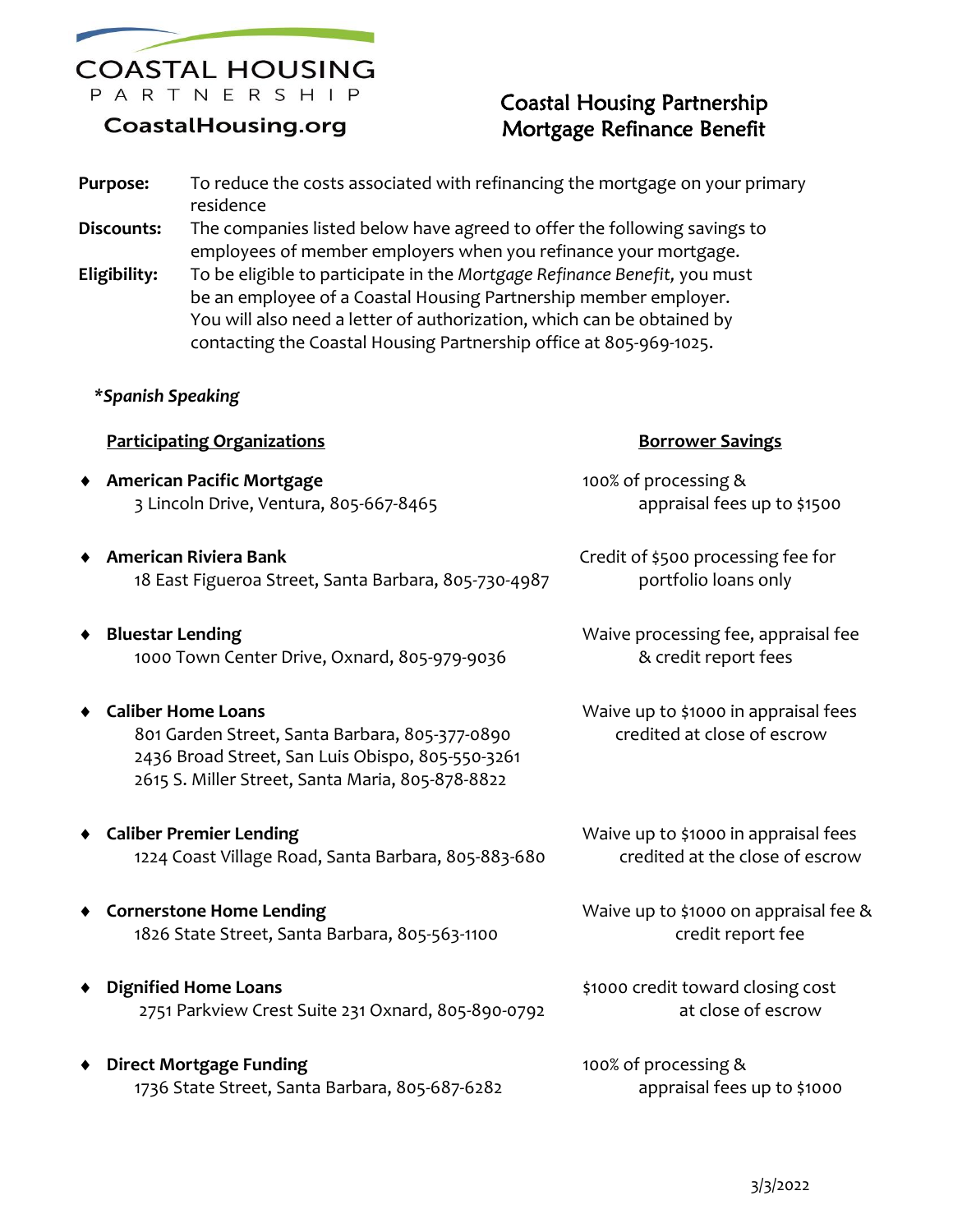- ◆ Finance of America Mortgage **Waive \$1000 of closing costs** 1129 State Street, Santa Barbara, 805-886-0878
- **First Bank First Bank Credit appraisal fee up to \$500** \*3304 State Street, Santa Barbara, 805-895-2186 at close of escrow
- **Guild Mortgage Company** 100% of processing fee up to \$395 \*2236 S. Broadway, #B, Santa Maria805-361-0355
- ◆ Guild Mortgage Company **because at a set of the set of the S400** funding fee credited at close of \*1000 Town Center Drive, Oxnard805-389-6800 escrow
- ◆ Homebridge Financial Services **by the service of the service of the service of the service of the service of the service of the service of the services of the service of the service of the service of the service of the** 3700 State St, #100 Santa Barbara, 805-898-4200 at close of escrow 1601 South Victoria Ave, Oxnard, 805-470-1614 2125 South Broadway, #101A, Santa Maria, 805-348-4377 436 Alisol Road, #H, Solvang, 805-270-2697 5700 Ralston Street, #100 Ventura, 805-395-4208
- ◆ Homeowners Financial Group **Waive \$595 processing fee** 924 Laguna Street, Santa Barbara, CA 805-869-7100
	- **Montecito Bank & Trust X Montecito Bank & Trust X 1000** *store is a set of the state of the state of the state of the state of the state of the state of the state of the state of the state of the state of the sta* \*770 Paseo Camarillo, Camarillo, 805-979-4478 & processing fee \*1010 State Street, Santa Barbara, 805-979-4479
- ◆ Paragon Mortgage Group and the state of the state of processing fee, credit report 1215 De La Vina St. #H, Santa Barbara, 805-899-1390& appraisal fee up to \$1000
- ◆ PB & Associates and a set of the Appraisal credit up to \$500 at close 1619 South Broadway, Santa Maria, 805-310-5430 of escrow
- ◆ RPM Mortgage **by a strategie of the Contract of Australia** Waive \$795 processing fee \*319 East Carrillo St, Suite 100 Santa Barbara, 805-770-5500
- ◆ SB Mortgage Group and appraisal and the state of the state of the state of the state of the state of the state of the state of the state of the state of the state of the state of the state of the state of the state of t 1601 Anacapa St, Santa Barbara, 805-403-9679 processing fee
- **Silver Mortgage Group Silver Mortgage Group Compared Account 1** and Up to \$1500 towards appraisal fee 916 West Ventura Blvd, Suite 100 Camarillo, 805-479-9283
- ◆ Union Bank **by Sank and Account and Account and Account and Account and Reduce origination fee by \$495** 20 East Carrillo St, Santa Barbara, 805-565-4571 (Exception: EOM)